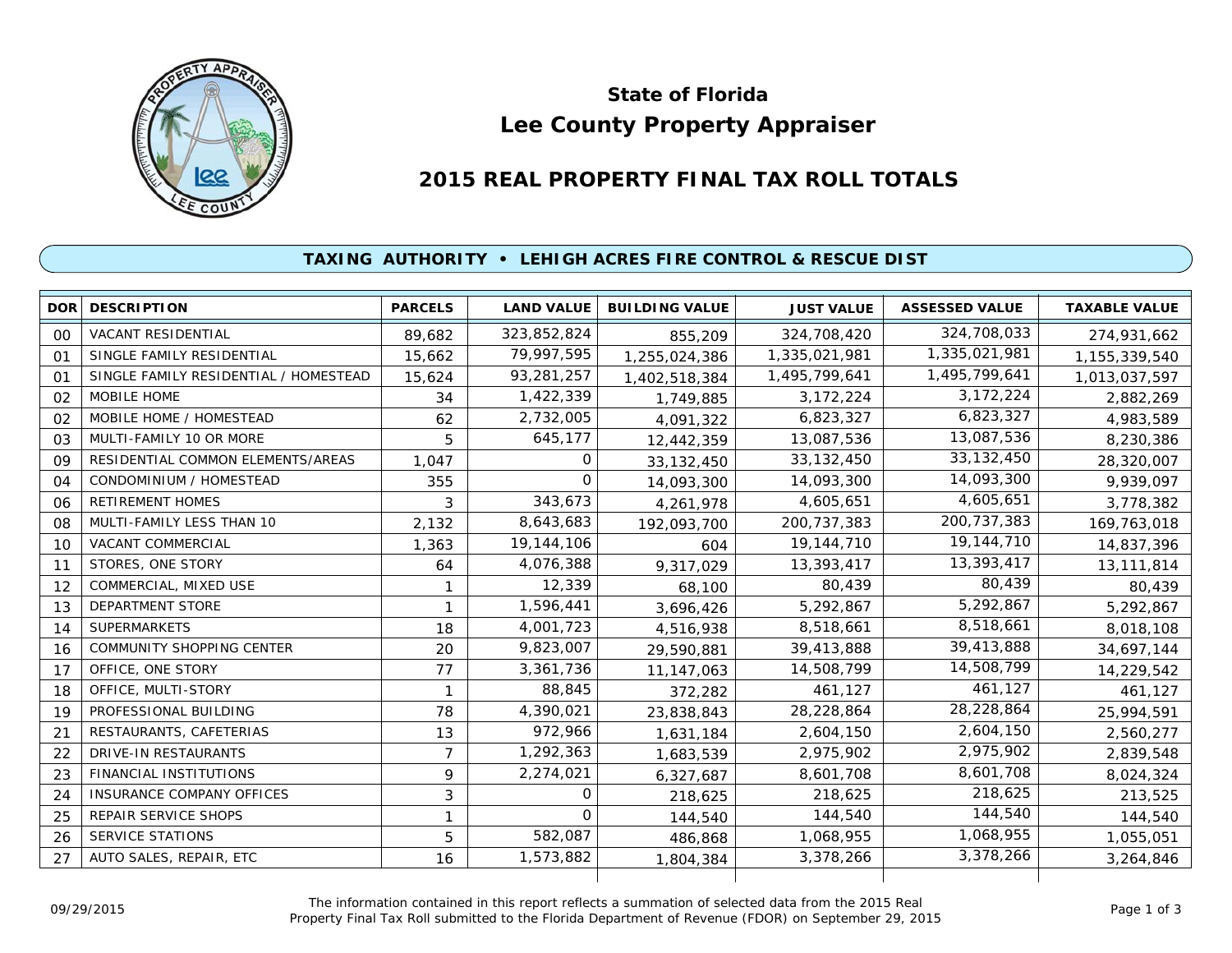### **TAXING AUTHORITY • LEHIGH ACRES FIRE CONTROL & RESCUE DIST**

| 3,808,276<br>873,905<br>ENCLOSED THEATER/AUDITORIUM<br>3,808,276<br>32<br>$\overline{7}$<br>2,291,437<br>2,934,371<br>396,417<br>$\overline{2}$<br>148,541<br>NIGHT CLUBS, LOUNGES, BARS<br>396,417<br>384,216<br>33<br>247,876<br>676,909<br>110,629<br>3<br>676,909<br>BOWLING ALLEYS, RINKS, ARENAS<br>671,264<br>34<br>566,280<br>5,665,216<br>3,907,243<br>GOLF COURSE, DRIVING RANGE<br>5,665,216<br>38<br>4<br>5,665,216<br>1,757,973<br>6,873,378<br>97,719<br>$\overline{2}$<br><b>HOTELS, MOTELS</b><br>6,873,378<br>39<br>1,854,335<br>6,775,659<br>3,534,443<br>3,534,443<br>VACANT INDUSTRIAL<br>3,534,443<br>40<br>31<br>3,534,443<br>$\mathbf 0$<br>3,817,317<br>1,129,200<br>LIGHT MANUFACTURING<br>3,817,317<br>8<br>3,552,921<br>41<br>2,688,117<br>38,757,632<br>WAREHOUSING, DISTRIBUTION TERMINALS<br>9,146,363<br>38,757,632<br>102<br>36,760,557<br>48<br>29,611,269<br>2,123,274<br>5,620,779<br><b>CROPLAND CLASS I</b><br>311,130<br>6<br>51<br>1,996,314<br>1,812,144<br>1,521,394<br>911,918<br>CROPLAND CLASS III<br>15<br>21,058,496<br>53<br>1,338,224<br>609,476<br>20,744<br>20,744<br>507,800<br>TIMBERLAND INDEX 90+<br>54<br>1<br>20,744<br>0<br>1,519,479<br>526,232<br><b>GRAZING LAND CLASS I</b><br>8,634,386<br>26<br>993,247<br>1,348,853<br>60<br>3,088,145<br>838,084<br><b>GRAZING LAND CLASS II</b><br>127<br>15,033,833<br>2,486,794<br>61<br>2,250,061<br>1,340,609<br>248,447<br><b>GRAZING LAND CLASS III</b><br>5,983,179<br>62<br>36<br>1,062,949<br>1,092,162<br>56,986<br>20,091<br><b>GRAZING LAND CLASS IV</b><br>5<br>656,945<br>56,986<br>63<br>36,895<br>173,656<br>173,656<br><b>GRAZING LAND CLASS V</b><br>5,398,755<br>11<br>173,656<br>64<br>$\mathbf 0$<br>90,996<br>90,996<br><b>GRAZING LAND CLASS VI</b><br>5<br>2,583,034<br>90,996<br>65<br>$\Omega$<br>4,363,271<br>3,871,432<br>ORCHARD GROVES, CITRUS, ETC<br>23, 275, 319<br>113<br>4,269,486<br>491,839<br>66<br>700,190<br>152,729<br>POULTRY, BEES, TROPICAL FISH, RABBITS<br>13<br>1,381,034<br>629,372<br>67<br>547,461<br>1,748,431<br>348,597<br>DAIRIES, FEED LOTS<br>2,400,553<br>68<br>15<br>1,601,268<br>1,399,834<br>859,815<br>130,132<br>ORNAMENTALS, MISCELLANEOUS AG<br>9<br>1,145,004<br>694,806<br>69<br>729,683<br>1,244,811<br>1,243,611<br>VACANT INSTITUTIONAL<br>1,244,811<br>70<br>165<br>1,200<br>$\Omega$<br>17,937,842<br><b>CHURCHES, TEMPLES</b><br>40<br>3, 163, 147<br>17,937,842<br>815,704<br>71<br>14,774,695<br>8,785,404<br>209,851<br>PRIVATELY OWNED HOSPITALS<br>8,785,404<br>73<br>$\mathbf{1}$<br>$\mathbf 0$<br>8,575,553<br>8,612,218<br>334,848<br>HOMES FOR THE AGED<br>5<br>8,612,218<br>74<br>8,277,370<br>$\Omega$<br>229,942<br>2,113,524<br>9<br>ORPHANAGES, NON-PROFIT SERVICE<br>2,113,524<br>75<br>1,883,582<br>$\Omega$<br>1,665,675<br>5<br>330,258<br>CLUBS, LODGES, UNION HALLS<br>1,665,675<br>64,884<br>77<br>1,335,417<br>22,228,947<br>22,216,089<br>VACANT GOVERNMENTAL<br>47,115,061<br>80<br>336<br>0<br>12,858<br>51,960<br>51,960<br>FOREST, PARKS, RECREATIONAL<br>51,960<br>82<br>15<br>$\mathbf 0$<br>$\Omega$<br>111,369,433<br>4,781,234<br>PUBLIC COUNTY SCHOOLS<br>111,369,433<br>83<br>14<br>$\mathbf 0$<br>106,588,199<br>8,291,026<br><b>COUNTIES - OTHER</b><br>5,108,437<br>8,625,853<br>25<br>$\mathbf 0$<br>86<br>3,182,589<br>2,163,815<br>FEDERAL - OTHER<br>476,284<br>2,163,815<br>$\mathbf{1}$<br>$\mathbf 0$<br>88<br>1,687,531<br>6,473,827<br>1,712,651<br>MUNICIPAL - OTHER<br>6,473,827<br>89<br>12<br>0<br>4,761,176<br>4,782,813<br>711,712<br>UTILITY<br>4,784,910<br>91<br>10<br>654,931<br>4,071,101<br>3,869,040<br>MINING, PETROLEUM, GAS LANDS<br>3,869,040<br>92<br>3<br>4,002,825<br>3,869,040<br>0 | <b>DOR</b> | <b>DESCRIPTION</b> | <b>PARCELS</b> | <b>LAND VALUE</b> | <b>BUILDING VALUE</b> | <b>JUST VALUE</b> | <b>ASSESSED VALUE</b> | <b>TAXABLE VALUE</b> |
|-----------------------------------------------------------------------------------------------------------------------------------------------------------------------------------------------------------------------------------------------------------------------------------------------------------------------------------------------------------------------------------------------------------------------------------------------------------------------------------------------------------------------------------------------------------------------------------------------------------------------------------------------------------------------------------------------------------------------------------------------------------------------------------------------------------------------------------------------------------------------------------------------------------------------------------------------------------------------------------------------------------------------------------------------------------------------------------------------------------------------------------------------------------------------------------------------------------------------------------------------------------------------------------------------------------------------------------------------------------------------------------------------------------------------------------------------------------------------------------------------------------------------------------------------------------------------------------------------------------------------------------------------------------------------------------------------------------------------------------------------------------------------------------------------------------------------------------------------------------------------------------------------------------------------------------------------------------------------------------------------------------------------------------------------------------------------------------------------------------------------------------------------------------------------------------------------------------------------------------------------------------------------------------------------------------------------------------------------------------------------------------------------------------------------------------------------------------------------------------------------------------------------------------------------------------------------------------------------------------------------------------------------------------------------------------------------------------------------------------------------------------------------------------------------------------------------------------------------------------------------------------------------------------------------------------------------------------------------------------------------------------------------------------------------------------------------------------------------------------------------------------------------------------------------------------------------------------------------------------------------------------------------------------------------------------------------------------------------------------------------------------------------------------------------------------------------------------------------------------------------------------------------------------------------------------------------------------------------------------------------------------------------------------------------------------------------------------------------------------|------------|--------------------|----------------|-------------------|-----------------------|-------------------|-----------------------|----------------------|
|                                                                                                                                                                                                                                                                                                                                                                                                                                                                                                                                                                                                                                                                                                                                                                                                                                                                                                                                                                                                                                                                                                                                                                                                                                                                                                                                                                                                                                                                                                                                                                                                                                                                                                                                                                                                                                                                                                                                                                                                                                                                                                                                                                                                                                                                                                                                                                                                                                                                                                                                                                                                                                                                                                                                                                                                                                                                                                                                                                                                                                                                                                                                                                                                                                                                                                                                                                                                                                                                                                                                                                                                                                                                                                                                   |            |                    |                |                   |                       |                   |                       |                      |
|                                                                                                                                                                                                                                                                                                                                                                                                                                                                                                                                                                                                                                                                                                                                                                                                                                                                                                                                                                                                                                                                                                                                                                                                                                                                                                                                                                                                                                                                                                                                                                                                                                                                                                                                                                                                                                                                                                                                                                                                                                                                                                                                                                                                                                                                                                                                                                                                                                                                                                                                                                                                                                                                                                                                                                                                                                                                                                                                                                                                                                                                                                                                                                                                                                                                                                                                                                                                                                                                                                                                                                                                                                                                                                                                   |            |                    |                |                   |                       |                   |                       |                      |
|                                                                                                                                                                                                                                                                                                                                                                                                                                                                                                                                                                                                                                                                                                                                                                                                                                                                                                                                                                                                                                                                                                                                                                                                                                                                                                                                                                                                                                                                                                                                                                                                                                                                                                                                                                                                                                                                                                                                                                                                                                                                                                                                                                                                                                                                                                                                                                                                                                                                                                                                                                                                                                                                                                                                                                                                                                                                                                                                                                                                                                                                                                                                                                                                                                                                                                                                                                                                                                                                                                                                                                                                                                                                                                                                   |            |                    |                |                   |                       |                   |                       |                      |
|                                                                                                                                                                                                                                                                                                                                                                                                                                                                                                                                                                                                                                                                                                                                                                                                                                                                                                                                                                                                                                                                                                                                                                                                                                                                                                                                                                                                                                                                                                                                                                                                                                                                                                                                                                                                                                                                                                                                                                                                                                                                                                                                                                                                                                                                                                                                                                                                                                                                                                                                                                                                                                                                                                                                                                                                                                                                                                                                                                                                                                                                                                                                                                                                                                                                                                                                                                                                                                                                                                                                                                                                                                                                                                                                   |            |                    |                |                   |                       |                   |                       |                      |
|                                                                                                                                                                                                                                                                                                                                                                                                                                                                                                                                                                                                                                                                                                                                                                                                                                                                                                                                                                                                                                                                                                                                                                                                                                                                                                                                                                                                                                                                                                                                                                                                                                                                                                                                                                                                                                                                                                                                                                                                                                                                                                                                                                                                                                                                                                                                                                                                                                                                                                                                                                                                                                                                                                                                                                                                                                                                                                                                                                                                                                                                                                                                                                                                                                                                                                                                                                                                                                                                                                                                                                                                                                                                                                                                   |            |                    |                |                   |                       |                   |                       |                      |
|                                                                                                                                                                                                                                                                                                                                                                                                                                                                                                                                                                                                                                                                                                                                                                                                                                                                                                                                                                                                                                                                                                                                                                                                                                                                                                                                                                                                                                                                                                                                                                                                                                                                                                                                                                                                                                                                                                                                                                                                                                                                                                                                                                                                                                                                                                                                                                                                                                                                                                                                                                                                                                                                                                                                                                                                                                                                                                                                                                                                                                                                                                                                                                                                                                                                                                                                                                                                                                                                                                                                                                                                                                                                                                                                   |            |                    |                |                   |                       |                   |                       |                      |
|                                                                                                                                                                                                                                                                                                                                                                                                                                                                                                                                                                                                                                                                                                                                                                                                                                                                                                                                                                                                                                                                                                                                                                                                                                                                                                                                                                                                                                                                                                                                                                                                                                                                                                                                                                                                                                                                                                                                                                                                                                                                                                                                                                                                                                                                                                                                                                                                                                                                                                                                                                                                                                                                                                                                                                                                                                                                                                                                                                                                                                                                                                                                                                                                                                                                                                                                                                                                                                                                                                                                                                                                                                                                                                                                   |            |                    |                |                   |                       |                   |                       |                      |
|                                                                                                                                                                                                                                                                                                                                                                                                                                                                                                                                                                                                                                                                                                                                                                                                                                                                                                                                                                                                                                                                                                                                                                                                                                                                                                                                                                                                                                                                                                                                                                                                                                                                                                                                                                                                                                                                                                                                                                                                                                                                                                                                                                                                                                                                                                                                                                                                                                                                                                                                                                                                                                                                                                                                                                                                                                                                                                                                                                                                                                                                                                                                                                                                                                                                                                                                                                                                                                                                                                                                                                                                                                                                                                                                   |            |                    |                |                   |                       |                   |                       |                      |
|                                                                                                                                                                                                                                                                                                                                                                                                                                                                                                                                                                                                                                                                                                                                                                                                                                                                                                                                                                                                                                                                                                                                                                                                                                                                                                                                                                                                                                                                                                                                                                                                                                                                                                                                                                                                                                                                                                                                                                                                                                                                                                                                                                                                                                                                                                                                                                                                                                                                                                                                                                                                                                                                                                                                                                                                                                                                                                                                                                                                                                                                                                                                                                                                                                                                                                                                                                                                                                                                                                                                                                                                                                                                                                                                   |            |                    |                |                   |                       |                   |                       |                      |
|                                                                                                                                                                                                                                                                                                                                                                                                                                                                                                                                                                                                                                                                                                                                                                                                                                                                                                                                                                                                                                                                                                                                                                                                                                                                                                                                                                                                                                                                                                                                                                                                                                                                                                                                                                                                                                                                                                                                                                                                                                                                                                                                                                                                                                                                                                                                                                                                                                                                                                                                                                                                                                                                                                                                                                                                                                                                                                                                                                                                                                                                                                                                                                                                                                                                                                                                                                                                                                                                                                                                                                                                                                                                                                                                   |            |                    |                |                   |                       |                   |                       |                      |
|                                                                                                                                                                                                                                                                                                                                                                                                                                                                                                                                                                                                                                                                                                                                                                                                                                                                                                                                                                                                                                                                                                                                                                                                                                                                                                                                                                                                                                                                                                                                                                                                                                                                                                                                                                                                                                                                                                                                                                                                                                                                                                                                                                                                                                                                                                                                                                                                                                                                                                                                                                                                                                                                                                                                                                                                                                                                                                                                                                                                                                                                                                                                                                                                                                                                                                                                                                                                                                                                                                                                                                                                                                                                                                                                   |            |                    |                |                   |                       |                   |                       |                      |
|                                                                                                                                                                                                                                                                                                                                                                                                                                                                                                                                                                                                                                                                                                                                                                                                                                                                                                                                                                                                                                                                                                                                                                                                                                                                                                                                                                                                                                                                                                                                                                                                                                                                                                                                                                                                                                                                                                                                                                                                                                                                                                                                                                                                                                                                                                                                                                                                                                                                                                                                                                                                                                                                                                                                                                                                                                                                                                                                                                                                                                                                                                                                                                                                                                                                                                                                                                                                                                                                                                                                                                                                                                                                                                                                   |            |                    |                |                   |                       |                   |                       |                      |
|                                                                                                                                                                                                                                                                                                                                                                                                                                                                                                                                                                                                                                                                                                                                                                                                                                                                                                                                                                                                                                                                                                                                                                                                                                                                                                                                                                                                                                                                                                                                                                                                                                                                                                                                                                                                                                                                                                                                                                                                                                                                                                                                                                                                                                                                                                                                                                                                                                                                                                                                                                                                                                                                                                                                                                                                                                                                                                                                                                                                                                                                                                                                                                                                                                                                                                                                                                                                                                                                                                                                                                                                                                                                                                                                   |            |                    |                |                   |                       |                   |                       |                      |
|                                                                                                                                                                                                                                                                                                                                                                                                                                                                                                                                                                                                                                                                                                                                                                                                                                                                                                                                                                                                                                                                                                                                                                                                                                                                                                                                                                                                                                                                                                                                                                                                                                                                                                                                                                                                                                                                                                                                                                                                                                                                                                                                                                                                                                                                                                                                                                                                                                                                                                                                                                                                                                                                                                                                                                                                                                                                                                                                                                                                                                                                                                                                                                                                                                                                                                                                                                                                                                                                                                                                                                                                                                                                                                                                   |            |                    |                |                   |                       |                   |                       |                      |
|                                                                                                                                                                                                                                                                                                                                                                                                                                                                                                                                                                                                                                                                                                                                                                                                                                                                                                                                                                                                                                                                                                                                                                                                                                                                                                                                                                                                                                                                                                                                                                                                                                                                                                                                                                                                                                                                                                                                                                                                                                                                                                                                                                                                                                                                                                                                                                                                                                                                                                                                                                                                                                                                                                                                                                                                                                                                                                                                                                                                                                                                                                                                                                                                                                                                                                                                                                                                                                                                                                                                                                                                                                                                                                                                   |            |                    |                |                   |                       |                   |                       |                      |
|                                                                                                                                                                                                                                                                                                                                                                                                                                                                                                                                                                                                                                                                                                                                                                                                                                                                                                                                                                                                                                                                                                                                                                                                                                                                                                                                                                                                                                                                                                                                                                                                                                                                                                                                                                                                                                                                                                                                                                                                                                                                                                                                                                                                                                                                                                                                                                                                                                                                                                                                                                                                                                                                                                                                                                                                                                                                                                                                                                                                                                                                                                                                                                                                                                                                                                                                                                                                                                                                                                                                                                                                                                                                                                                                   |            |                    |                |                   |                       |                   |                       |                      |
|                                                                                                                                                                                                                                                                                                                                                                                                                                                                                                                                                                                                                                                                                                                                                                                                                                                                                                                                                                                                                                                                                                                                                                                                                                                                                                                                                                                                                                                                                                                                                                                                                                                                                                                                                                                                                                                                                                                                                                                                                                                                                                                                                                                                                                                                                                                                                                                                                                                                                                                                                                                                                                                                                                                                                                                                                                                                                                                                                                                                                                                                                                                                                                                                                                                                                                                                                                                                                                                                                                                                                                                                                                                                                                                                   |            |                    |                |                   |                       |                   |                       |                      |
|                                                                                                                                                                                                                                                                                                                                                                                                                                                                                                                                                                                                                                                                                                                                                                                                                                                                                                                                                                                                                                                                                                                                                                                                                                                                                                                                                                                                                                                                                                                                                                                                                                                                                                                                                                                                                                                                                                                                                                                                                                                                                                                                                                                                                                                                                                                                                                                                                                                                                                                                                                                                                                                                                                                                                                                                                                                                                                                                                                                                                                                                                                                                                                                                                                                                                                                                                                                                                                                                                                                                                                                                                                                                                                                                   |            |                    |                |                   |                       |                   |                       |                      |
|                                                                                                                                                                                                                                                                                                                                                                                                                                                                                                                                                                                                                                                                                                                                                                                                                                                                                                                                                                                                                                                                                                                                                                                                                                                                                                                                                                                                                                                                                                                                                                                                                                                                                                                                                                                                                                                                                                                                                                                                                                                                                                                                                                                                                                                                                                                                                                                                                                                                                                                                                                                                                                                                                                                                                                                                                                                                                                                                                                                                                                                                                                                                                                                                                                                                                                                                                                                                                                                                                                                                                                                                                                                                                                                                   |            |                    |                |                   |                       |                   |                       |                      |
|                                                                                                                                                                                                                                                                                                                                                                                                                                                                                                                                                                                                                                                                                                                                                                                                                                                                                                                                                                                                                                                                                                                                                                                                                                                                                                                                                                                                                                                                                                                                                                                                                                                                                                                                                                                                                                                                                                                                                                                                                                                                                                                                                                                                                                                                                                                                                                                                                                                                                                                                                                                                                                                                                                                                                                                                                                                                                                                                                                                                                                                                                                                                                                                                                                                                                                                                                                                                                                                                                                                                                                                                                                                                                                                                   |            |                    |                |                   |                       |                   |                       |                      |
|                                                                                                                                                                                                                                                                                                                                                                                                                                                                                                                                                                                                                                                                                                                                                                                                                                                                                                                                                                                                                                                                                                                                                                                                                                                                                                                                                                                                                                                                                                                                                                                                                                                                                                                                                                                                                                                                                                                                                                                                                                                                                                                                                                                                                                                                                                                                                                                                                                                                                                                                                                                                                                                                                                                                                                                                                                                                                                                                                                                                                                                                                                                                                                                                                                                                                                                                                                                                                                                                                                                                                                                                                                                                                                                                   |            |                    |                |                   |                       |                   |                       |                      |
|                                                                                                                                                                                                                                                                                                                                                                                                                                                                                                                                                                                                                                                                                                                                                                                                                                                                                                                                                                                                                                                                                                                                                                                                                                                                                                                                                                                                                                                                                                                                                                                                                                                                                                                                                                                                                                                                                                                                                                                                                                                                                                                                                                                                                                                                                                                                                                                                                                                                                                                                                                                                                                                                                                                                                                                                                                                                                                                                                                                                                                                                                                                                                                                                                                                                                                                                                                                                                                                                                                                                                                                                                                                                                                                                   |            |                    |                |                   |                       |                   |                       |                      |
|                                                                                                                                                                                                                                                                                                                                                                                                                                                                                                                                                                                                                                                                                                                                                                                                                                                                                                                                                                                                                                                                                                                                                                                                                                                                                                                                                                                                                                                                                                                                                                                                                                                                                                                                                                                                                                                                                                                                                                                                                                                                                                                                                                                                                                                                                                                                                                                                                                                                                                                                                                                                                                                                                                                                                                                                                                                                                                                                                                                                                                                                                                                                                                                                                                                                                                                                                                                                                                                                                                                                                                                                                                                                                                                                   |            |                    |                |                   |                       |                   |                       |                      |
|                                                                                                                                                                                                                                                                                                                                                                                                                                                                                                                                                                                                                                                                                                                                                                                                                                                                                                                                                                                                                                                                                                                                                                                                                                                                                                                                                                                                                                                                                                                                                                                                                                                                                                                                                                                                                                                                                                                                                                                                                                                                                                                                                                                                                                                                                                                                                                                                                                                                                                                                                                                                                                                                                                                                                                                                                                                                                                                                                                                                                                                                                                                                                                                                                                                                                                                                                                                                                                                                                                                                                                                                                                                                                                                                   |            |                    |                |                   |                       |                   |                       |                      |
|                                                                                                                                                                                                                                                                                                                                                                                                                                                                                                                                                                                                                                                                                                                                                                                                                                                                                                                                                                                                                                                                                                                                                                                                                                                                                                                                                                                                                                                                                                                                                                                                                                                                                                                                                                                                                                                                                                                                                                                                                                                                                                                                                                                                                                                                                                                                                                                                                                                                                                                                                                                                                                                                                                                                                                                                                                                                                                                                                                                                                                                                                                                                                                                                                                                                                                                                                                                                                                                                                                                                                                                                                                                                                                                                   |            |                    |                |                   |                       |                   |                       |                      |
|                                                                                                                                                                                                                                                                                                                                                                                                                                                                                                                                                                                                                                                                                                                                                                                                                                                                                                                                                                                                                                                                                                                                                                                                                                                                                                                                                                                                                                                                                                                                                                                                                                                                                                                                                                                                                                                                                                                                                                                                                                                                                                                                                                                                                                                                                                                                                                                                                                                                                                                                                                                                                                                                                                                                                                                                                                                                                                                                                                                                                                                                                                                                                                                                                                                                                                                                                                                                                                                                                                                                                                                                                                                                                                                                   |            |                    |                |                   |                       |                   |                       |                      |
|                                                                                                                                                                                                                                                                                                                                                                                                                                                                                                                                                                                                                                                                                                                                                                                                                                                                                                                                                                                                                                                                                                                                                                                                                                                                                                                                                                                                                                                                                                                                                                                                                                                                                                                                                                                                                                                                                                                                                                                                                                                                                                                                                                                                                                                                                                                                                                                                                                                                                                                                                                                                                                                                                                                                                                                                                                                                                                                                                                                                                                                                                                                                                                                                                                                                                                                                                                                                                                                                                                                                                                                                                                                                                                                                   |            |                    |                |                   |                       |                   |                       |                      |
|                                                                                                                                                                                                                                                                                                                                                                                                                                                                                                                                                                                                                                                                                                                                                                                                                                                                                                                                                                                                                                                                                                                                                                                                                                                                                                                                                                                                                                                                                                                                                                                                                                                                                                                                                                                                                                                                                                                                                                                                                                                                                                                                                                                                                                                                                                                                                                                                                                                                                                                                                                                                                                                                                                                                                                                                                                                                                                                                                                                                                                                                                                                                                                                                                                                                                                                                                                                                                                                                                                                                                                                                                                                                                                                                   |            |                    |                |                   |                       |                   |                       |                      |
|                                                                                                                                                                                                                                                                                                                                                                                                                                                                                                                                                                                                                                                                                                                                                                                                                                                                                                                                                                                                                                                                                                                                                                                                                                                                                                                                                                                                                                                                                                                                                                                                                                                                                                                                                                                                                                                                                                                                                                                                                                                                                                                                                                                                                                                                                                                                                                                                                                                                                                                                                                                                                                                                                                                                                                                                                                                                                                                                                                                                                                                                                                                                                                                                                                                                                                                                                                                                                                                                                                                                                                                                                                                                                                                                   |            |                    |                |                   |                       |                   |                       |                      |
|                                                                                                                                                                                                                                                                                                                                                                                                                                                                                                                                                                                                                                                                                                                                                                                                                                                                                                                                                                                                                                                                                                                                                                                                                                                                                                                                                                                                                                                                                                                                                                                                                                                                                                                                                                                                                                                                                                                                                                                                                                                                                                                                                                                                                                                                                                                                                                                                                                                                                                                                                                                                                                                                                                                                                                                                                                                                                                                                                                                                                                                                                                                                                                                                                                                                                                                                                                                                                                                                                                                                                                                                                                                                                                                                   |            |                    |                |                   |                       |                   |                       |                      |
|                                                                                                                                                                                                                                                                                                                                                                                                                                                                                                                                                                                                                                                                                                                                                                                                                                                                                                                                                                                                                                                                                                                                                                                                                                                                                                                                                                                                                                                                                                                                                                                                                                                                                                                                                                                                                                                                                                                                                                                                                                                                                                                                                                                                                                                                                                                                                                                                                                                                                                                                                                                                                                                                                                                                                                                                                                                                                                                                                                                                                                                                                                                                                                                                                                                                                                                                                                                                                                                                                                                                                                                                                                                                                                                                   |            |                    |                |                   |                       |                   |                       |                      |
|                                                                                                                                                                                                                                                                                                                                                                                                                                                                                                                                                                                                                                                                                                                                                                                                                                                                                                                                                                                                                                                                                                                                                                                                                                                                                                                                                                                                                                                                                                                                                                                                                                                                                                                                                                                                                                                                                                                                                                                                                                                                                                                                                                                                                                                                                                                                                                                                                                                                                                                                                                                                                                                                                                                                                                                                                                                                                                                                                                                                                                                                                                                                                                                                                                                                                                                                                                                                                                                                                                                                                                                                                                                                                                                                   |            |                    |                |                   |                       |                   |                       |                      |
|                                                                                                                                                                                                                                                                                                                                                                                                                                                                                                                                                                                                                                                                                                                                                                                                                                                                                                                                                                                                                                                                                                                                                                                                                                                                                                                                                                                                                                                                                                                                                                                                                                                                                                                                                                                                                                                                                                                                                                                                                                                                                                                                                                                                                                                                                                                                                                                                                                                                                                                                                                                                                                                                                                                                                                                                                                                                                                                                                                                                                                                                                                                                                                                                                                                                                                                                                                                                                                                                                                                                                                                                                                                                                                                                   |            |                    |                |                   |                       |                   |                       |                      |
|                                                                                                                                                                                                                                                                                                                                                                                                                                                                                                                                                                                                                                                                                                                                                                                                                                                                                                                                                                                                                                                                                                                                                                                                                                                                                                                                                                                                                                                                                                                                                                                                                                                                                                                                                                                                                                                                                                                                                                                                                                                                                                                                                                                                                                                                                                                                                                                                                                                                                                                                                                                                                                                                                                                                                                                                                                                                                                                                                                                                                                                                                                                                                                                                                                                                                                                                                                                                                                                                                                                                                                                                                                                                                                                                   |            |                    |                |                   |                       |                   |                       |                      |
|                                                                                                                                                                                                                                                                                                                                                                                                                                                                                                                                                                                                                                                                                                                                                                                                                                                                                                                                                                                                                                                                                                                                                                                                                                                                                                                                                                                                                                                                                                                                                                                                                                                                                                                                                                                                                                                                                                                                                                                                                                                                                                                                                                                                                                                                                                                                                                                                                                                                                                                                                                                                                                                                                                                                                                                                                                                                                                                                                                                                                                                                                                                                                                                                                                                                                                                                                                                                                                                                                                                                                                                                                                                                                                                                   |            |                    |                |                   |                       |                   |                       |                      |

The information contained in this report reflects a summation of selected data from the 2015 Real Property Final Tax Roll submitted to the Florida Department of Revenue (FDOR) on September 29, 2015 09/29/2015 Page 2 of 3